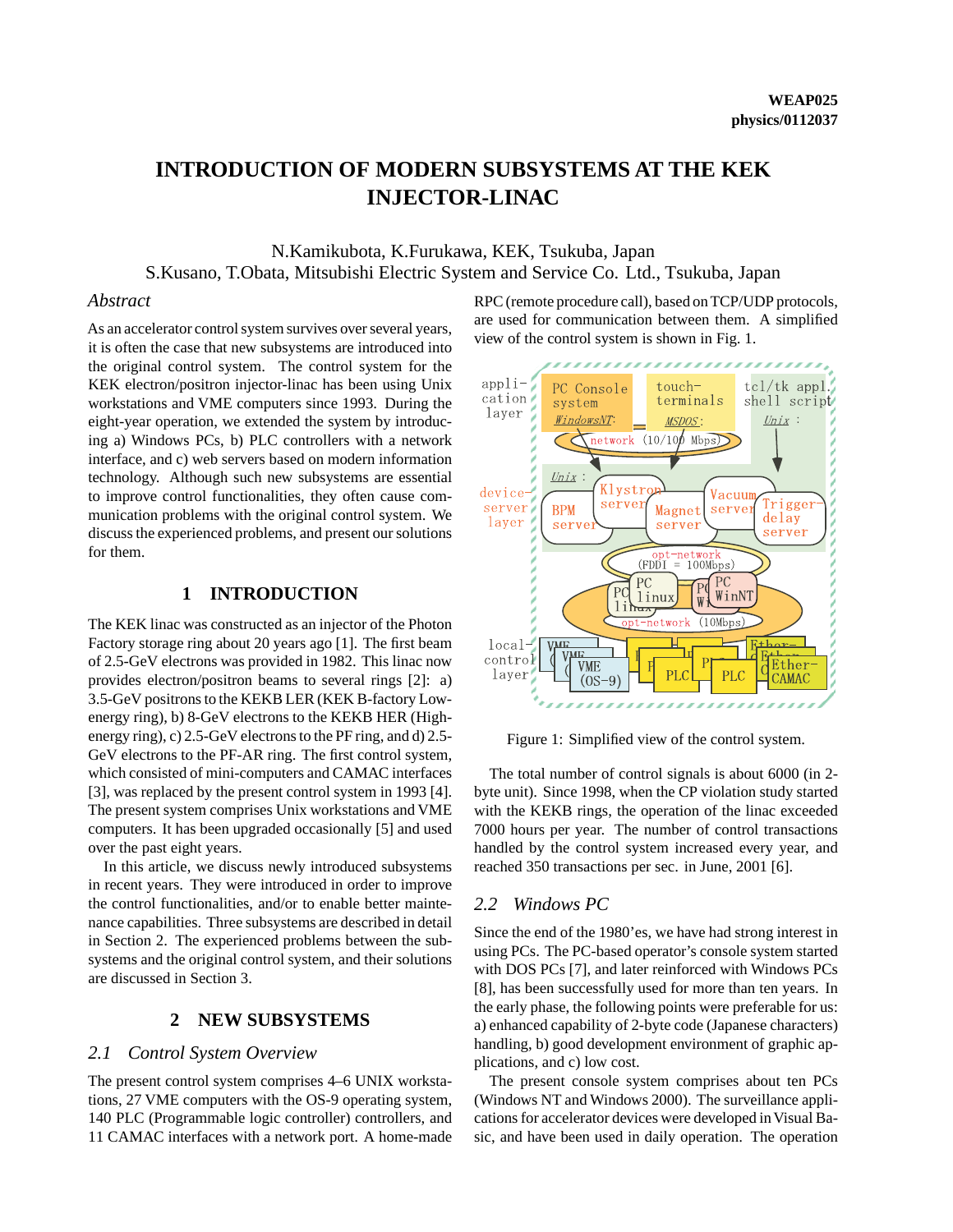log-book using MS-SQL and Access [9] is extensively used everyday with this console system.

Communication with the control system, which runs at the Unix workstations, is made by a gateway (a Windows PC). When the gateway receives a control request from a console PC by the OLE, it communicates with the appropriate device server(s) by using the RPC protocol (see Fig. 1). The gateway and the present console system have been successfully used over the past six years.

## *2.3 PLC*

The main part of the control system for the KEK linac was renewed in 1993 [4]. However, the local controllers (shown as  $SBC<sup>1</sup>$  in Table 1) remained. In recent years the maintenance of these local controllers has become difficult. Thus, we decided to replace them with new controllers.

Table 1: Replacement of local controllers.

| device and | before            | transition        | present                   |
|------------|-------------------|-------------------|---------------------------|
| transition | 1993              | phase             | status                    |
| Klystron   | <b>CAMAC</b>      | <b>VME</b>        | Ethernet                  |
| $'97-'98$  | $->$ SBC          | $->$ SBC          | $\rightarrow$ PLCx70      |
| Magnet     | <b>CAMAC</b>      | VME.              | Ethernet                  |
| $96 - 00$  | $->$ SBC          | $\rightarrow$ SBC | $\rightarrow$ PLCx51      |
| Vacuum     | <b>CAMAC</b>      | VME.              | Ethernet                  |
| $'96-'97$  | $->$ SBC          | $->$ SBC          | $\rightarrow$ PLCx18      |
| Trigger    | <b>CAMAC</b>      | <b>VME</b>        | Ethernet                  |
| $'97$ -now | $\rightarrow$ SBC | $\rightarrow$ SBC | $->$ CAMAC <sub>x11</sub> |
| <b>BPM</b> | none              |                   | Ethernet                  |
| since '97  |                   |                   | $->VMEx19$                |
|            |                   |                   |                           |

A typical local controller should have a) a few hundred I/O points, b) simple but programmable control logic, and c) a communication path to the main control system. Among some candidates, a PLC with a direct network port (Yokogawa FA-M3) was chosen for klystron modulators, magnet power-supplies, and vacuum controllers. The VME computer was a candidate, but was not selected, because the PLC is less expensive. The replacements of local controllers since 1996 are summarized in Table 1.

It is interesting that all of the new controllers shown in Table 1 have an Ethernet port. A background fact is that worldstandard field networks (CAN-bus, Profi-bus, MIL1553, etc.) are not popular in Japan, and we want to use Ethernet as a field network. The use of a standard Ethernet is preferable for long-term maintenance and cost reduction. In addition, we use optic-fiber cables for the network to local controllers in order to avoid electro-magnetic noise from the klystron modulators.

## *2.4 Web and Related Topics*

We have recently experienced fast improvements of information technologies. The world-wide-web services at the KEK linac started in May, 1994 [10]. Up to now, we have developed many web pages to inform about the linac operation status.

**a) Status of accelerator devices** The web-server machine is a part of the control system. Thus, by using the CGI (Common Gateway Interface) script, it is easy to develop a homepage to show the status of any linac device. A large number of pages have already been developed.

**b) Real-time display by Java and CORBA** Feasibility studies of a web-based real-time display using Java and CORBA have been carried out. The measured round-trip time between a Java applet and a CORBA server (at an Unix workstation) was 50 ms [11, 12]. The server does not consume CPU resources compared with the CGI-based services. Recent updates have enabled realistic demonstration of the beam-current history at the KEK linac [13].

#### **3 DISCUSSION**

#### *3.1 Problems with Subsystems*

**a) Windows PC** The main language for the Windowsbased console PCs is Visual Basic, while the sources at the Unix side have been developed in C language. For example, the sources for the RPC use socket (Winsock) functions at the Unix (Windows) side. Thus, the maintenances have been made independently. This fact implies that when we have some improvements at the Unix side, it always takes time for the improvements influence the Windows side.

We have operated a TCP/IP network system which contains both Unix workstations and Windows PCs. As the number of Windows PCs has increased, we experienced communication errors by two specific intervals (2 hours and 12 minutes). They were removed by changing the default settings of MS Office and Samba [15]. We also experienced an accident in which the network burst from Windows PCs occupied the network system, followed by a short-time mistake of network cable connections. At the time of the accident, the burst stopped all network modules of the PLC controllers. We modified the parameters at the network routers so as not to enhance the burst broadcasts.

**b) PLC** After the KEKB commissioning started in 1997, we developed various slow-feedback applications [14] in order to realize stable beam injections to the KEKB rings. By the end of 1998, the CPU capabilities of Unix workstations were found to be insufficient for increasing demands. The analysis showed that the klystron server (see Fig. 1) consumed a very large fraction of the CPU resources for network communication with PLC controllers. In the summer of 1999, we prepared on-memory cache areas to keep klystron data at the Unix workstations. Two linux PCs have been used to update the cached data by polling the PLC controllers [15, 16]. The network traffic decreased to one fourth, and the problem disappeared.

<sup>&</sup>lt;sup>1</sup> Such old local controllers were controlled by Single Board Computers with micro-processors [3].